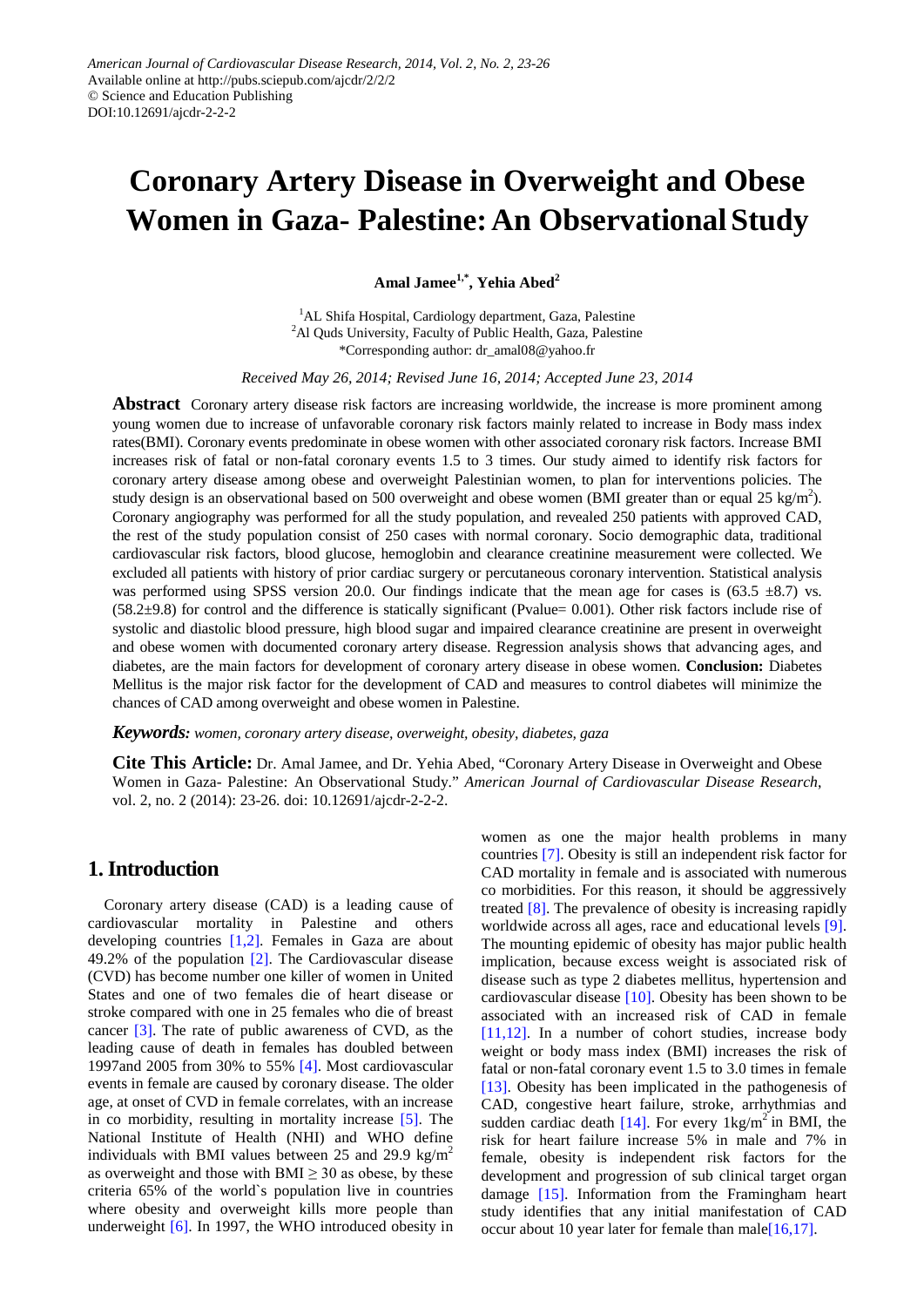In the present study, we investigate the prevalence of CAD in obese and overweight women, and describe the most common risk factors associated with CAD.

## **2. Methodology**

Eight hundred women with clinical symptom related to coronary artery disease were examined in private center of coronary angiography (ALHAYAT Center) during the years 2010 - 2013. The women were examined clinically, underwent resting electrocardiogram and echocardiography. BMI is calculated as weight (kg) /high  $(m<sup>2</sup>)$ . According to National Institutes of Health (NIH) and WHO guidelines values between  $25$  and  $29.9$  kg/m<sup>2</sup> are considered overweight and greater than 30kg/m2 are obese. Both obese and overweight women were considered. In this study, we included all cases presented to the center to perform coronary angiography for the first time therefore we excluded all patients with history of prior cardiac surgery or percutaneous coronary intervention. These examinations revealed 500 positive cases with overweight or obesity among women for which coronary angiography were performed. CAD was defined as coronary stenosis more than 50% in at least one vessel in angiography. A total of 250 overweight and obese women were found to have documented CAD, and the control group consists of 250 overweight and obese women with normal coronary. Data on traditional risk factors includes age, Hypertension, Diabetes, cigarette smoking, family history of coronary artery disease, systolic and diastolic blood pressure, Dyslipedemia, fasting blood glucose, hemoglobin and clearance creatinine level were measured in all study population. Clearance creatinine is calculated according to Cockgroft-Gault equation (140-age)  $\times$ weight (kg) / 72xserum creatinine (mg/dl) multiply by 0.85. The ethical committee (Helsinki) in Gaza approved this study. Student`s t test and chi square test were used to compare values between the two groups of normal and coronary subjects. Logistic regression analysis was performed to determine the independent predictor of CAD. Pvalue less than 0.05 were considered as significant. Analyze were performed using statistical package SPSS software version 20.0.

## **3. Results**

Characteristics of the study population and comparison of means between coronary patients and controls are summarized in [\(Table 1\)](#page-1-0). The mean age in study population is 60.8years, the mean age of patients with CAD tends to be higher than control group (63.5years vs. 58.2years) and the difference between the two means reaches statistical significant level (Pvalue < 0.001). There is no difference in the mean BMI between the two groups indicating that the severity of obesity was the same keeping in mind that originally the 2 groups are obese or overweight. Systolic blood pressure and diastolic blood pressure tend to be higher in subject group than control group and this difference is statically significant (Pvalue < 0.001). Minor differences are reported in mean hemoglobin, and serum level of cholesterol between two groups, while patients with coronary artery disease have

statistically significant higher serum level of triglycerides and fasting blood glucose than patients with normal coronary. However, CAD Subjects have impaired clearance creatinine than control group and this difference is statically significant (0.003).

**Table 1. Characteristics of the study population Comparison of the means between two groups**

<span id="page-1-0"></span>

|                                   | <b>CAD</b> Subject<br>$(N = 250)$ | <b>CAD</b> control<br>$(N = 250)$ | P value |
|-----------------------------------|-----------------------------------|-----------------------------------|---------|
| Age $(y)$                         | $63.48 \pm 8.7$                   | $58.20 \pm 9.8$                   | 0.001   |
| <b>BMI</b> ( $kg/m2$ )            | $35.18 + 5.4$                     | $35.64 + 6.3$                     | 0.391   |
| <b>SBP</b> mmhg                   | $149.3 \pm 19.9$                  | $142.5 \pm 21.7$                  | 0.001   |
| DBP mmhg                          | $83.4 \pm 9.8$                    | $81.3 \pm 11.3$                   | 0.014   |
| Hemoglobin $(g/dl)$               | $11.7 + 1.3$                      | $11.8 + 1.2$                      | 0.507   |
| Cholesterol (mg/dl)               | $197.2 \pm 53.1$                  | $191.6 + 43.9$                    | 0.451   |
| Triglyceride (mg/dl)              | $219 \pm 111$                     | $186 \pm 99.3$                    | 0.031   |
| FBS(g/dl)                         | $170.6 \pm 70.2$                  | $144.2 + 57.6$                    | 0.001   |
| <b>Clearance</b><br>create(mg/dl) | $94.9 \pm 51.9$                   | $108.7 \pm 51.4$                  | 0.003   |

To continue the summary of our estimations we conclude in [\(Table 2\)](#page-2-0) that 83.2% of the study population has BMI more than  $30\text{kg/m}^2$  vs. 16.8% were overweight. The analysis of age group, showed the higher rate of CAD prevalence, in population with age group older than 60years (62%) compared to (38%) in patients with normal coronary, this difference is statically significant (Pvalue < 0.001). The chance of getting CAD in the older group is 3 times higher than the young people (OR  $= 0.34$ ). In addition, our data shows that 60.8% of overweight and obese women have diabetes, and 57.9% of them were diagnosed CAD vs. 42.1%with normal coronary, with a risk of 2.3 times higher among diabetic and these differences are statistically significant (p value  $\leq 0.001$ ). Hypertension is found in 82.8% of the study population with 52.9% in subject group vs. 47.1% in control group, with a OR of 1.99, the differences is statically significant (Pvalue < 0.004). Menopause is found among 54.8% of subject group vs. 45.2% in control group and our data found that menopause women have the chance 3.6 times to develop CAD. In addition our findings demonstrate that chances of CAD was two folds higher among patients with impaired creatinine clearance (p value  $\leq 0.001$ ), clearance creatinine is impaired because 60.8% of study population were diabetics and as known diabetic's patients develop early diabetic nephropathy.

Also 62.6% of study populations are anemic. However, minor difference is observed in hemoglobin level, cholesterol level, triglyceride level and family history of coronary artery disease between the two groups but does not reach statistical significant level. Smokers are reported as 1.4% in the study population and it is worthy to mention that smoking is not socially accepted for women in Gaza.

All the variables proved to have statistical significance association with the occurrence of CAD are included as independent variables in the logistic regression analysis demonstrated in [\(Table 3\)](#page-2-1) and the results in this study shows that among the entire measured variable in the model, advancing age, and diabetes were independent predictors of CAD in overweight and obese women.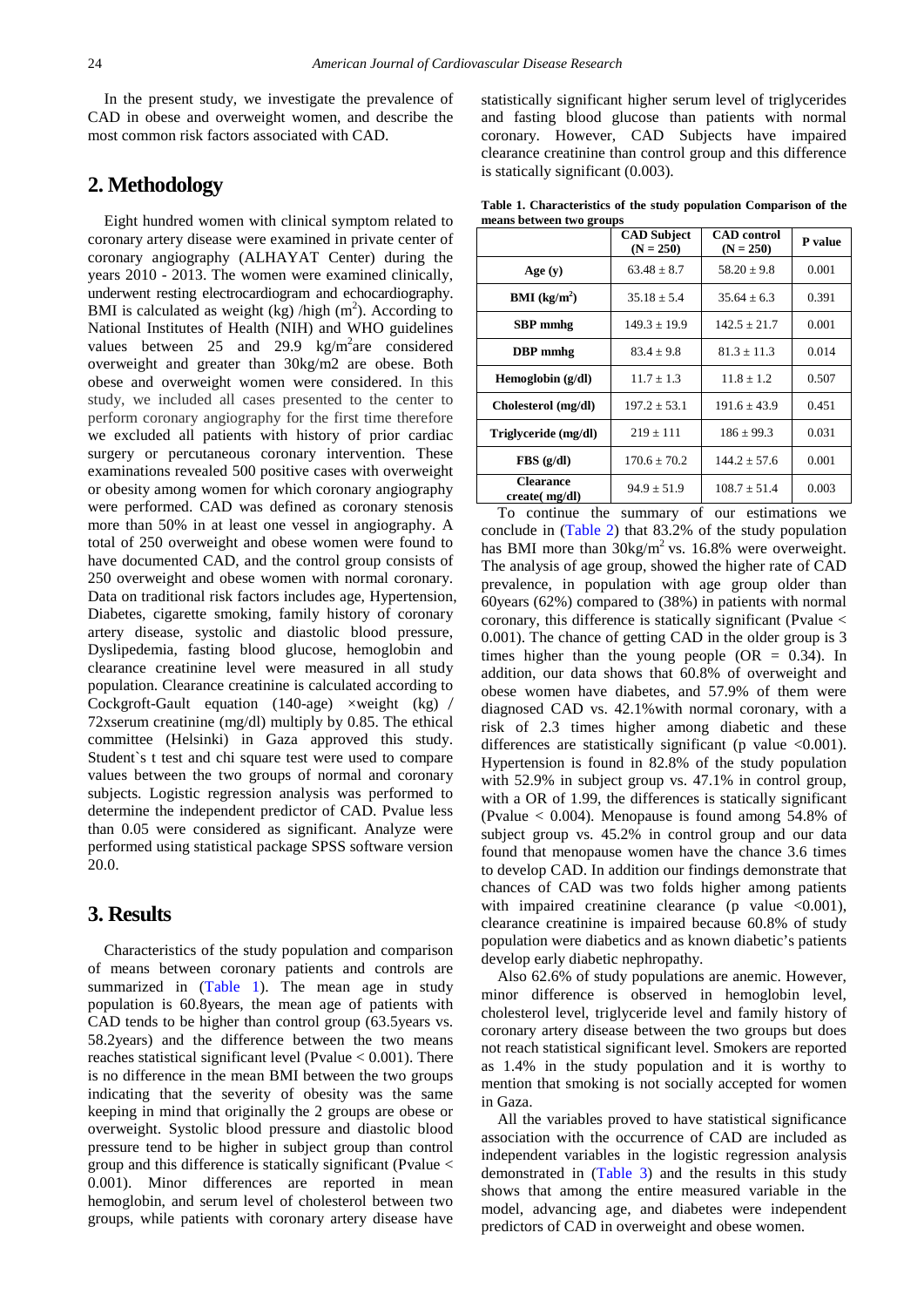<span id="page-2-0"></span>

| Table 2. Risk factors of study population distributed by presence or absence of CAD |     |                                   |                |                                   |        |              |                 |          |
|-------------------------------------------------------------------------------------|-----|-----------------------------------|----------------|-----------------------------------|--------|--------------|-----------------|----------|
|                                                                                     |     | <b>CAD</b> Subject<br>$(N = 250)$ |                | <b>CAD</b> control<br>$(N = 250)$ |        | <b>Total</b> | OR CI 95%       | P value  |
|                                                                                     | NO  | $\%$                              | NO             | $\%$                              | NO     | $\%$         |                 | $\%$     |
| Age group                                                                           |     |                                   |                |                                   |        |              |                 |          |
| 33-60y                                                                              | 82  | 35.8                              | 147            | 64.2                              | 229    | 45.8         | $0.34(0.2-0.5)$ | $0.00\,$ |
| 60y and more                                                                        | 168 | 62                                | 103            | 38                                | 271    | 54.2         |                 |          |
| <b>Body mass index</b>                                                              |     |                                   |                |                                   |        |              |                 |          |
| Overweight(BMI25-29.9)                                                              | 42  | 50                                | 42             | 50                                | 84     | 16.8         | $1(0.6-1.6)$    | 1.00     |
| Obese (BMI>30)                                                                      | 208 | 50                                | 208            | 50                                | 416    | 83.2         |                 |          |
| Hypertension                                                                        |     |                                   |                |                                   |        |              |                 |          |
| Yes                                                                                 | 219 | 52.9                              | 195            | 47.1                              | 414    | 82.8         | $1.99(1.2-3.2)$ | 0.04     |
| ${\rm No}$                                                                          | 31  | 36                                | 55             | 64                                | 86     | 17.2         |                 |          |
| <b>Diabetes</b>                                                                     |     |                                   |                |                                   |        |              |                 |          |
| Yes                                                                                 | 176 | 57.9                              | 128            | 42.1                              | 304    | 60.8         | $2.3(1.6-3.3)$  | $0.00\,$ |
| No                                                                                  | 74  | 37.8                              | 122            | 62.2                              | 196    | 39.2         |                 |          |
| Menopause                                                                           |     |                                   |                |                                   |        |              |                 |          |
| Yes                                                                                 | 230 | 54.8                              | 190            | 45.2                              | 420    | 84           | $3.6(2.1-6.2)$  | 0.00     |
| No                                                                                  | 20  | 25                                | 60             | 75                                | 80     | 16           |                 |          |
| smoking                                                                             |     |                                   |                |                                   |        |              |                 |          |
| Yes                                                                                 | 3   | 42.9                              | $\overline{4}$ | 57.1                              | $\tau$ | 1.4          | $0.74(0.2-3.3)$ | 0.70     |
| No                                                                                  | 247 | 50.1                              | 246            | 49.9                              | 493    | 98.6         |                 |          |
| <b>Family history of CAD</b>                                                        |     |                                   |                |                                   |        |              |                 |          |
| Yes                                                                                 | 69  | 56.1                              | 54             | 43.9                              | 123    | 24.6         | $1.3(0.2-2.0)$  | 0.12     |
| No                                                                                  | 181 | 48.1                              | 196            | 52                                | 377    | 75.4         |                 |          |
| <b>Haemoglobine level</b>                                                           |     |                                   |                |                                   |        |              |                 |          |
| Hb<12g/dl anemic                                                                    | 157 | 50.2                              | 156            | 49.8                              | 313    | 62.6         | $1.0(0.8-1.5)$  | 0.93     |
| Hb≥12g/dl not anemic                                                                | 93  | 49.7                              | 94             | 50.3                              | 187    | 37.4         |                 |          |
| <b>Clearance creatinine</b>                                                         |     |                                   |                |                                   |        |              |                 |          |
| impaired                                                                            | 126 | 60.6                              | 82             | 39.4                              | 208    | 41.6         | $2.0(1.4-2.9)$  | 0.00     |
| normal                                                                              | 124 | 42.5                              | 168            | 57.5                              | 292    | 58.4         |                 |          |
| <b>Triglyceride level</b>                                                           |     |                                   |                |                                   |        |              |                 |          |
| TG<150                                                                              | 22  | 37.3                              | 37             | 62.7                              | 59     | 32.1         | $0.6(0.3-1.2)$  | 0.17     |
| $TG \geq 150$                                                                       | 60  | 48.0                              | 65             | 52.0                              | 125    | 67.9         |                 |          |
| <b>Cholesterol level</b>                                                            |     |                                   |                |                                   |        |              |                 |          |
| Ch < 200                                                                            | 43  | 39.8                              | 65             | 60.2                              | 107    | 58.4         | $0.6(0.34-1.1)$ | 0.10     |
| $Ch \geq 200$                                                                       | 40  | 51.9                              | 37             | 48.1                              | $77\,$ | 41.6         |                 |          |

**Table 3. Logistic regression analysis with coronary artery disease as dependent variable And other risk factors as independent variables**

<span id="page-2-1"></span>

| <b>Variable</b>        | B        | <b>P</b> value | <b>OR (95%CI)</b> |
|------------------------|----------|----------------|-------------------|
| Age group              | 0.942    | 0.000          | $2.7(1.7-3.9)$    |
| Diabetes group         | 0.758    | 0.000          | $2.1(1.4-3.2)$    |
| <b>Clearance creat</b> | 0.295    | 0.162          | $1.3(0.9-2.0)$    |
| <b>Hypertension</b>    | 0.215    | 0.432          | $1.2(0.7-2.1)$    |
| constant               | $-1.906$ | 0.000          |                   |

## **4. Discussion**

Prospective studies that have reported follow up data over more than two decades such as Framingham study, Manitoba, and Harvard of public health nurse have documented that obesity is independent predictor of CAD [\[11,18\].](#page-3-10) The impact of obesity on the development of CAD appears to be greater in female than male [\[18\].](#page-3-15) Raised BMI is a great public health concern, as it is associated with a number of non-communicable diseases such as, Hypertension, Diabetes, Dyslipedemia and CVD [\[6,19,20\].](#page-3-5) Obesity exacerbates CVD through a variety of mechanism including systemic inflammation, hypercoagulability, and activation of the sympathetic million adults die each year of being overweight or obese, in addition 44% of diabetes and 23% of ischemic heart disease are attributed to overweight and obesity [\[6\].](#page-3-5) In Framingham study, obesity increased the relative risk of CAD by 64% in females opposed to 46% in men [\[18\].](#page-3-15) In a study in urban Palestinian population, the prevalence of obesity was41 % (49%in female, 30% in male) [\[23\].](#page-3-16)

To our knowledge there is no prior study in Palestine has evaluated whether a greater burden in overweight and obese individual may be a risk marker for CAD. This study showed that 82.8%, 60.8% were hypertensive and diabetics respectively. This results is the same found in Palestine 2013 in patients with CAD which showed high prevalence of hypertension and diabetes in women than men, 74.3% of female were hypertension vs. 55% male and 65.7%of female were diabetics compared to 48.3% male [\[24\].](#page-3-17) In Framingham, study obese persons have 3.5 fold increased chance of having Hypertension, and 64% of hypertension cases in female were attributed to obesity [\[25,26\].](#page-3-18) Another study in southeast Scotland in 2005 estimated that 85% diabetics had BMI over  $25 \text{kg/m}^2$  [\[27\].](#page-3-19) In the Nurse`s health study involving more than 120,000 middle- aged women, the risk of CAD was twice as high in mildly to moderately overweight women (BMI:25-28.9) as in very thin women (BMI<18.5), even after accounting for the influence of other risk factors [\[11\].](#page-3-10) Our study indicates the increasing age, diabetes are the only predictors of CAD in overweight and obese population. While other major risk factors, as hypertension, menopause and clearance creatinine are higher in patients